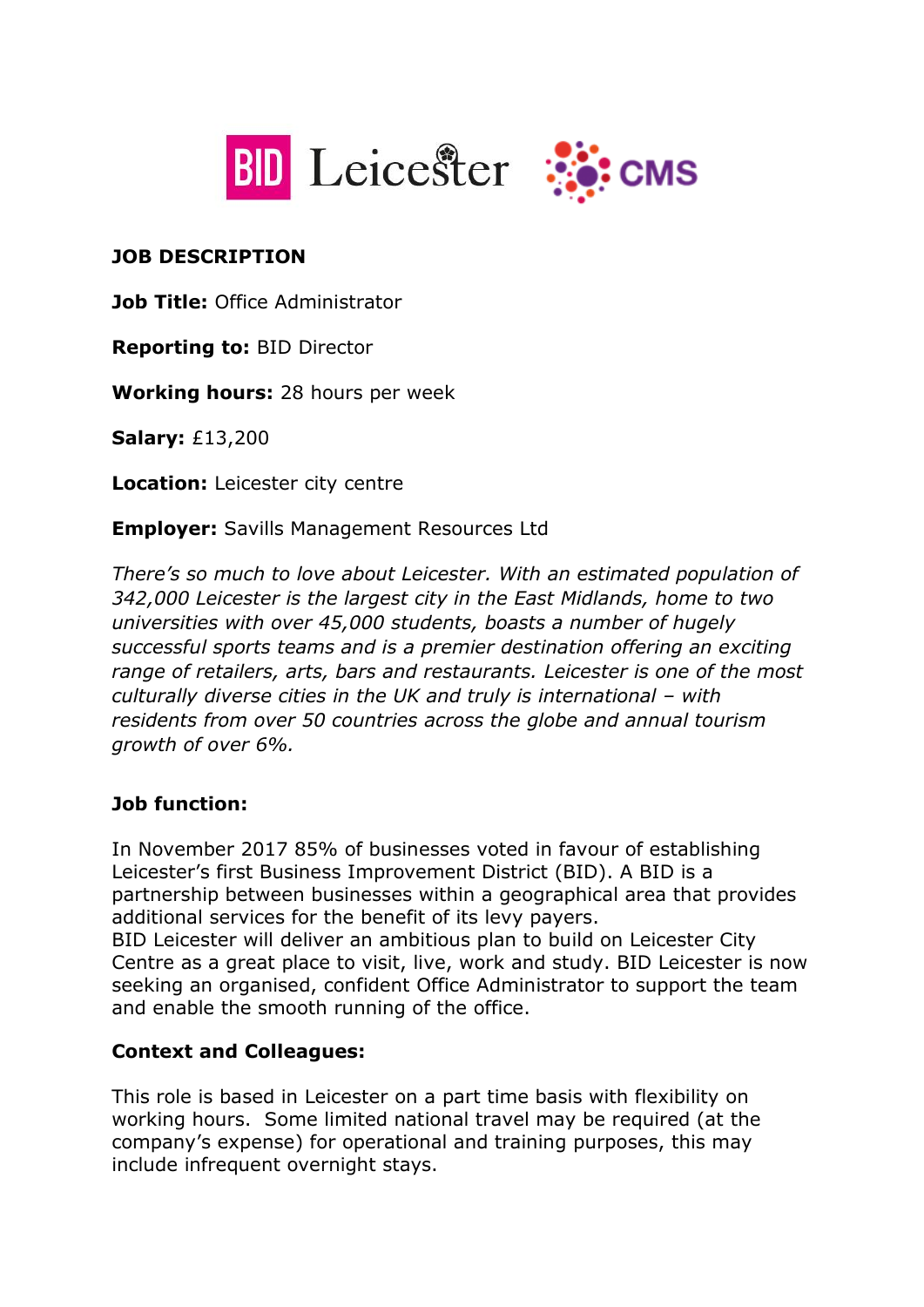The purpose of the role is to ensure the smooth running of the BID office, including accurate digital filing and record keeping, ordering and coordinating with suppliers, minute taking and other ad-hoc tasks as business needs require. The role will also provide administrative support to the BID Director.

#### **Responsibilities:**

- 1. Keeping accurate records of invoices and processing them accordingly
- 2. Ensuring the BID database is up to date
- 3. Minute taking at BID Board and Steering Group meetings
- 4. Meeting arrangements including setting up meetings, booking rooms and venues, conference calls, parking arrangements, diary management, agenda coordination, arranging, setting out and clearing board room lunches.
- 5. IT coordinating initial IT issues to feed onto IT support provider and following these through to conclusion, chasing IT support where necessary to ensure the smooth running of IT for users. Ensuring IT protocols are followed by all employees.
- 6. Support to the other members of staff will include varied tasks such as diary management, travel arrangements and collating levy payer information.
- 7. Administrative support to the BID Director.
- 8. Assist with the organisation and management of events for the business
- 9. Front of house office management including reception duties, phone duties, greeting guests, refreshments, keeping kitchen tidy and stocked etc.
- 10.Compile presentations on behalf of team members
- 11.Coordinating with suppliers for procurement of items such as uniforms and stationary.
- 12. To be the primary Fire Marshall, First Aider and Health & Safety contact for the office.

Note: The above list is not in order of priority, and other ad-hoc tasks commensurate with the position will be required.